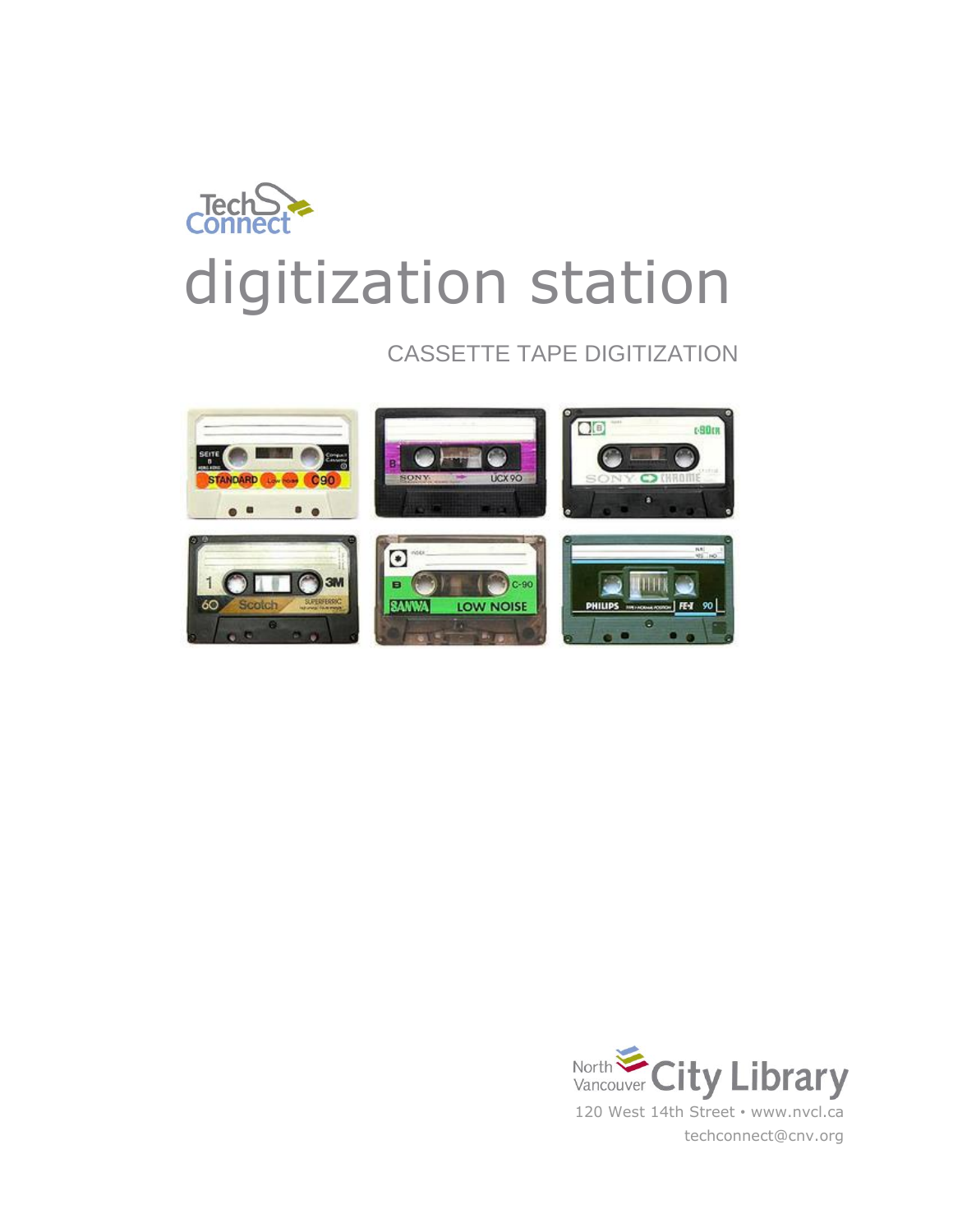# **With EZ Tape Converter**

**DIGITIZING CASSETTE TAPES**

The Ion Tape 2 PC Cassette Player works with the EZ Tape Converter software, which records the album as it plays, automatically separating each track into its individual .wav file that you can then name, save, and transfer to your storage device.

Important Copyright Note: by using the Digitization Station you are confirming that you are the copyright holder for all media and content that you digitize. You also agree that North Vancouver City Library will take no responsibility for any copyright violations you may incur as a result of using the station, its equipment and/or software.

#### **PART I: SET-UP**

- 1. **Open the EZ Tape Converter** app; you can find it on the Desktop or on the Start Menu in the "Audio" Section.
- 2. Double-check to make sure that the Ion Tape 2 PC machine is plugged into a USB port at the back of the computer (check the label on the USB cords)
- 3. When you're ready, click **Next**.

# **PART II: RECORDING**

#### **1. Get the Album Ready & Test the Volume**



Insert your cassette tape into Side A of the Ion Tape 2 PC Machine. Press Play and let the tape play for a bit. If the volume is too low, check the volume level for the headphones on the computer first.

Then, if the volume bars are peaking very low (all in green) **adjust the Gain level** by using the slider on the right – keep in mind this will also bring up the volume of any background static.





Welcome to the EZ Vinyl/Tape Converter by Ion Audio! Begin by connecting your audio device to the computer, then click

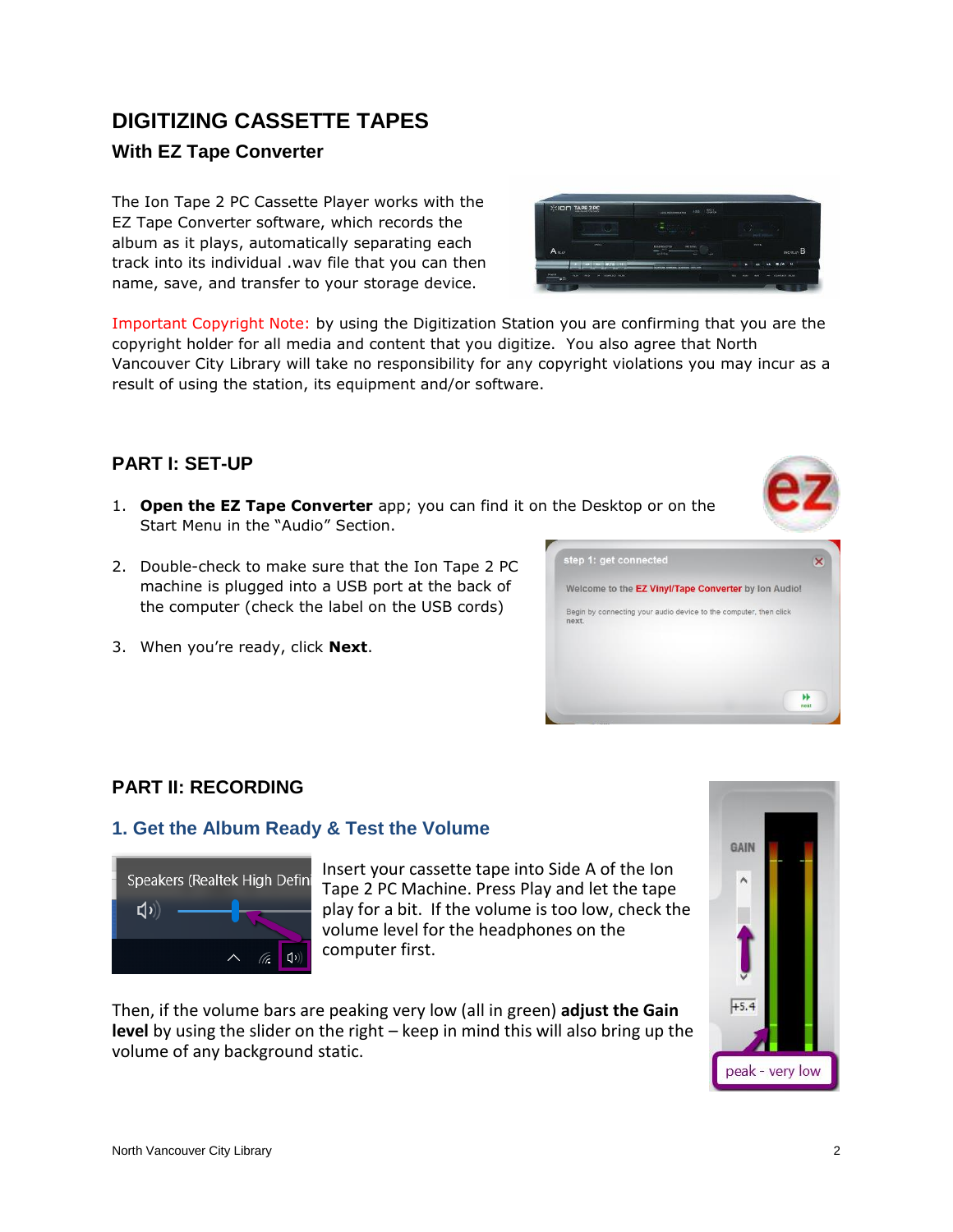Note that you are *always* going to hear some static / background noise with older cassette tapes, and it may be more pronounced depending on how old or used the tape is, or if it was exposed to any magnetism while in storage.

When you're happy with the volume, **stop and rewind the tape** to prepare for recording.

### **2. Start Recording**

# **Uncheck** the "**split recording into tracks**"

option; it's not reliable and will often stop the recording prematurely – usually after 1 minute.

Click the "**Record**" button on the EZ Converter App.

*Then* press the **Play** button on the Ion Tape 2 PC player.



### **3. Split Tracks while Recording**

EZ Tape Converter will start the recording process.

As it plays through, whenever a song ends, **click the New Track**  button; this will split the recording into multiple tracks (and you'll see the "**Recording Track**" counter move up).

You'll have to listen to the album all the way through and split each track while it plays.

| step 3: recording                             |                |                   |
|-----------------------------------------------|----------------|-------------------|
| When you have finished recording, press next. |                |                   |
|                                               |                |                   |
| recording time:                               | 00:00:02       | new track         |
| recording track:                              | $\overline{2}$ |                   |
|                                               |                |                   |
|                                               |                | Ы<br>back<br>next |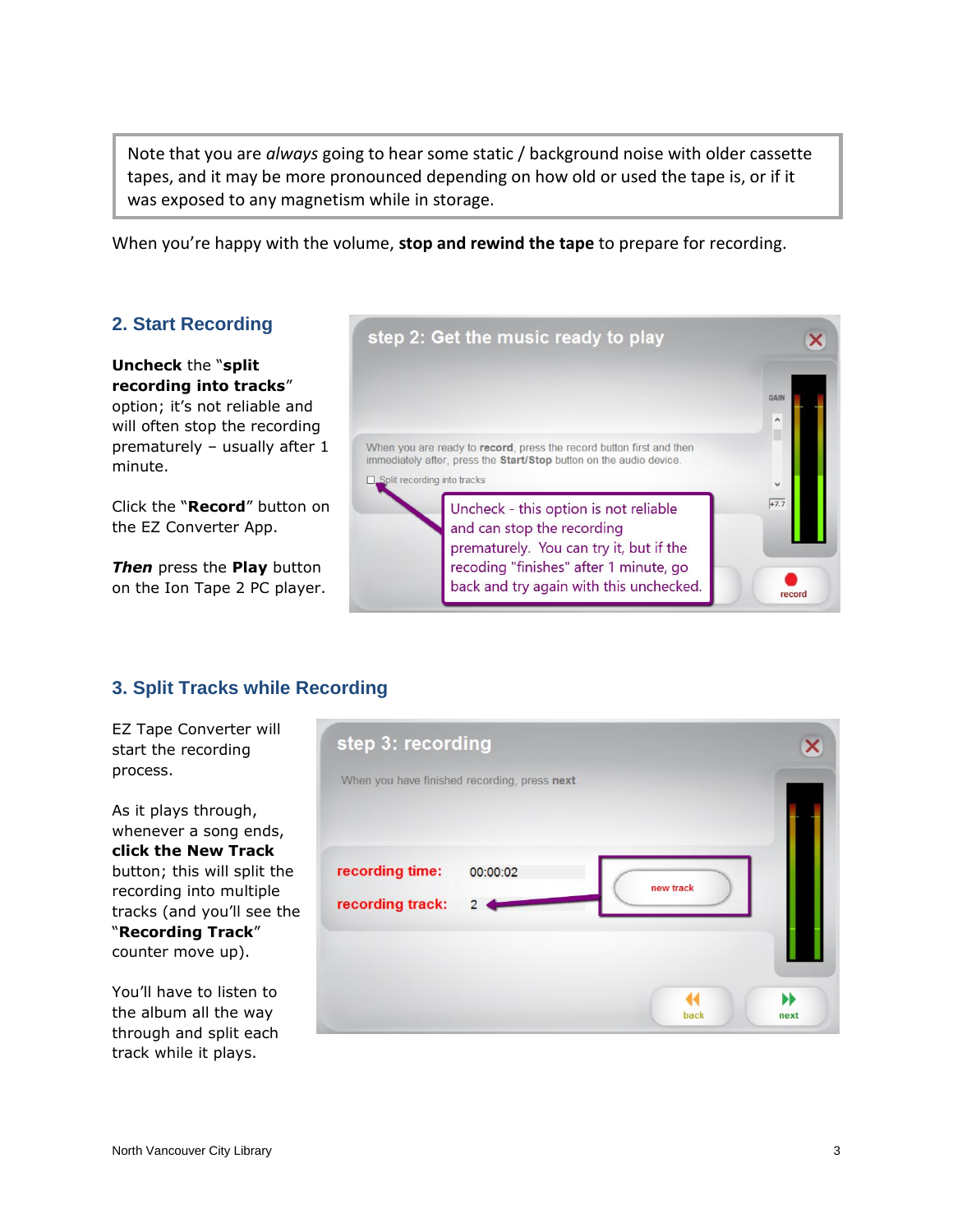#### **4. Finish Recording**

When you press **Stop** on the Ion Tape 2 PC Player, the recording will automatically stop. EZ Converter should also stop automatically once the tape ends.

When it finishes, you'll see the "**Recording Finished**" message appear on the recording screen:

Even if you still need to record Side 2 of your cassette, click **Next**.



#### **PART III: SAVING YOUR FILES**

#### **1. Add Artist, Album, and Track Info**

Next, you can type in all the Artist, Album, and Track information from your original.

- **Album Info:** If you are recording both sides of your album, add "**Side 1**" or "**Side 2**" next to the album title as you'll have to record the second side separately.
- **Track Title Info:** EZ Converter will attempt to automatically detect the number of tracks and provide that number of tracks for you to name.

| Artist:                  |    | Album:              |  |  |
|--------------------------|----|---------------------|--|--|
| My Band                  |    | Demo Album - Side 1 |  |  |
| <b>Track title:</b>      |    | <b>Track title:</b> |  |  |
| Name                     | 6  |                     |  |  |
| Song 2<br>$\overline{2}$ | 7  |                     |  |  |
| Track 3<br>3             | 8  |                     |  |  |
| All done                 | 9  |                     |  |  |
| 5                        | 10 |                     |  |  |

If the number of tracks is incorrect, just name them anyway; you'll need to listen to them after to determine where the breaks between tracks went wrong. Depending on how far out the track breaks are, you may need to edit some of the tracks or re-do the recording entirely using more advanced software (see the "**Digitizing Vinyl Records with Audacity**" tutorial).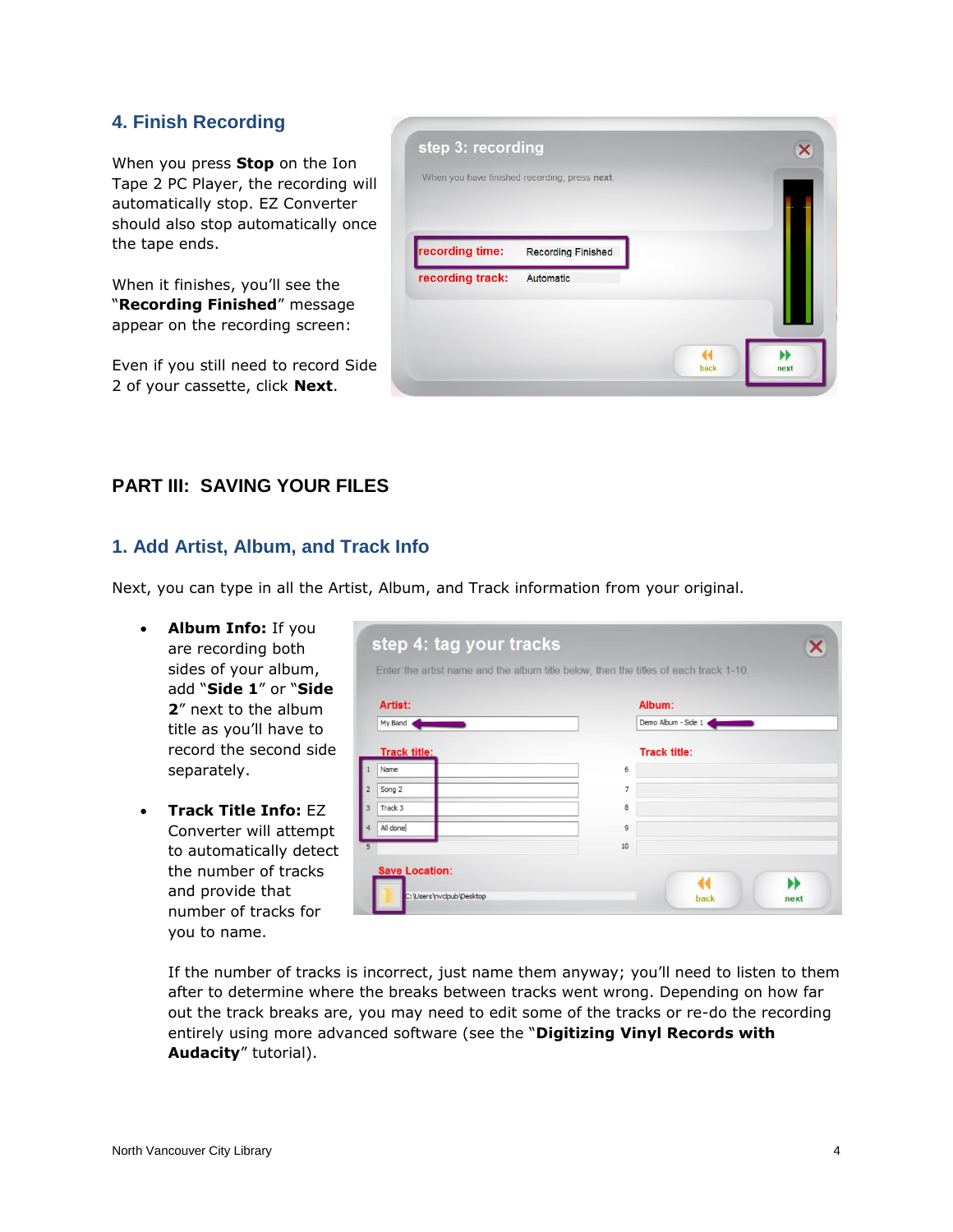**Save Location:** Click the Folder icon to change where to save your album to. EZ Converter will default to the Music folder, but if you already have your storage device plugged in then you can change the save location here.

recording complete

For more information and help using EZ Vinyl/Tape Converter, please visit

Click **Next** when you're finished.

### **2. Check & Save Your Files**

If you need to continue recording side 2 of your cassette, click **Record Something Else.**

If you're finished recording, click **Open Save Location**.

You'll see the **album name** you made in the folder. **Double-click to open it:**

The folder will contain all of the tracks that EZ Converter separated, with the names you entered in the last step of recording.



If there were any issues recording, you can try again, or re-record using **Audacity.** Audacity is more advanced software, and therefore a little harder to use. See the **Digitizing Vinyl with Audacity** tutorial for help – the instructions in that tutorial work almost exactly the same for cassette tapes as they do for vinyl records.

**L** Downloads

**A** Music

 $\vec{r}$ 

 $\mathcal{R}$ 

 $\overline{\mathsf{x}}$